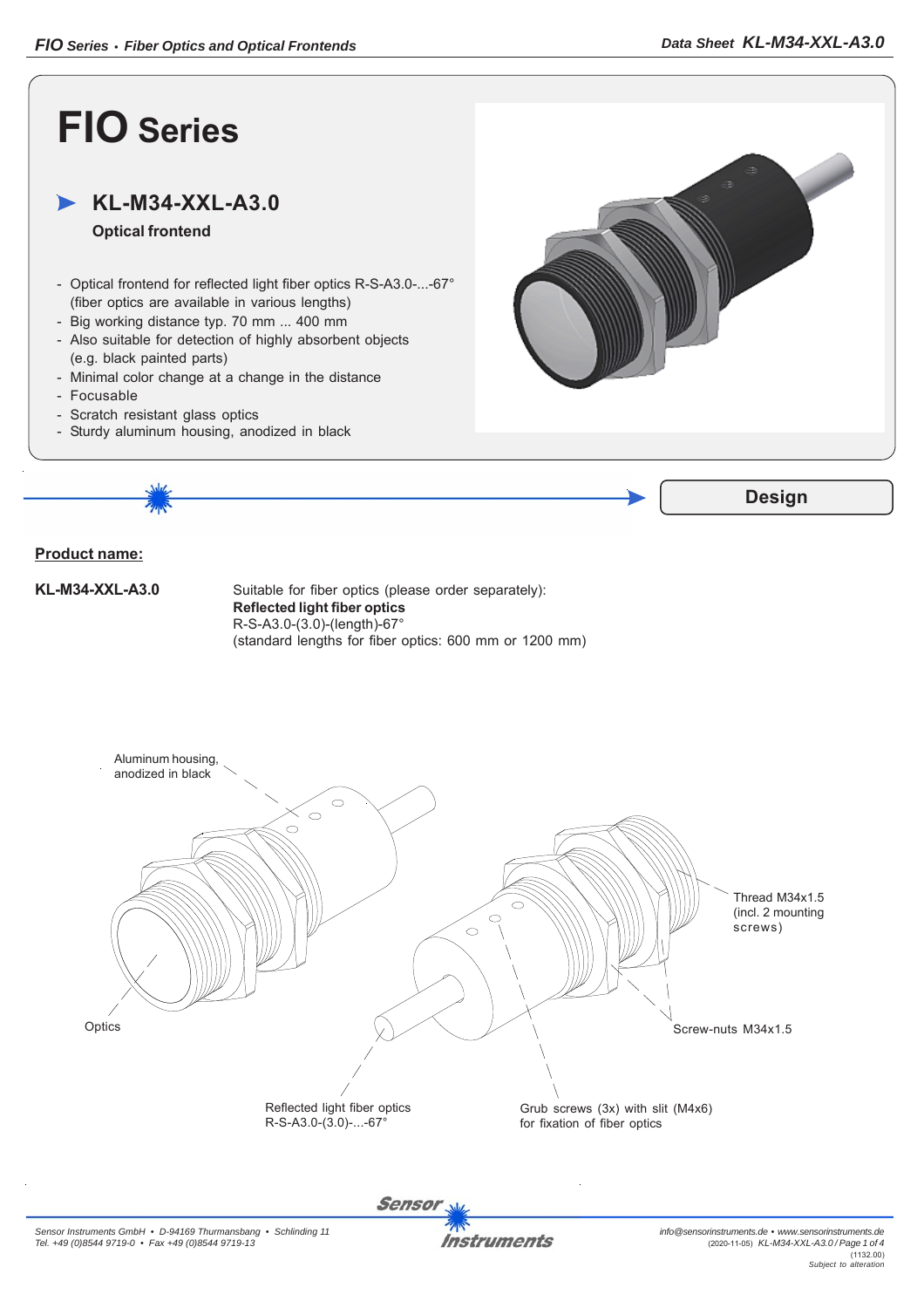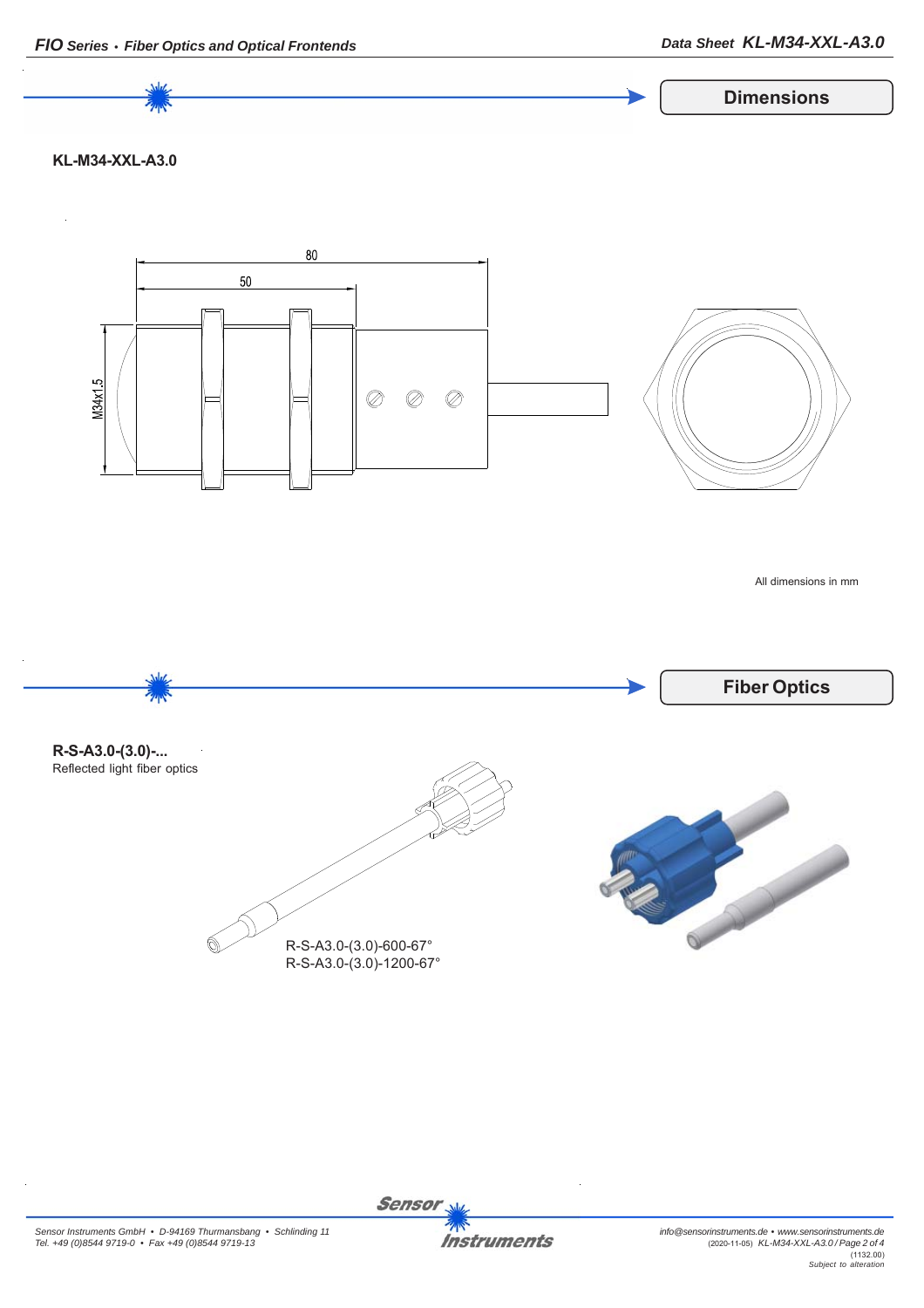

## **Diagrams**

# **SPOT DIAMETER (depending on distance and focus)**





### **KL-M34-XXL-A3.0 with R-S-A3.0-(3.0)-1200-67°: (focused to a distance of 200 mm):**

### **Spot diameter:**

 8 mm (typ.) at a working distance of 130 mm 9 mm (typ.) at a working distance of 150 mm 13 mm (typ.) at a working distance of 200 mm 16 mm (typ.) at a working distance of 230 mm 18 mm (typ.) at a working distance of 250 mm

#### **KL-M34-XXL-A3.0 with R-S-A3.0-(3.0)-1200-67°: (focused to a distance of 300 mm):**

### **Spot diameter:**

10 mm (typ.) at a working distance of 80 mm 11 mm (typ.) at a working distance of 100 mm 13 mm (typ.) at a working distance of 150 mm 16 mm (typ.) at a working distance of 200 mm 18 mm (typ.) at a working distance of 250 mm 21 mm (typ.) at a working distance of 300 mm 26 mm (typ.) at a working distance of 350 mm 29 mm (typ.) at a working distance of 380 mm